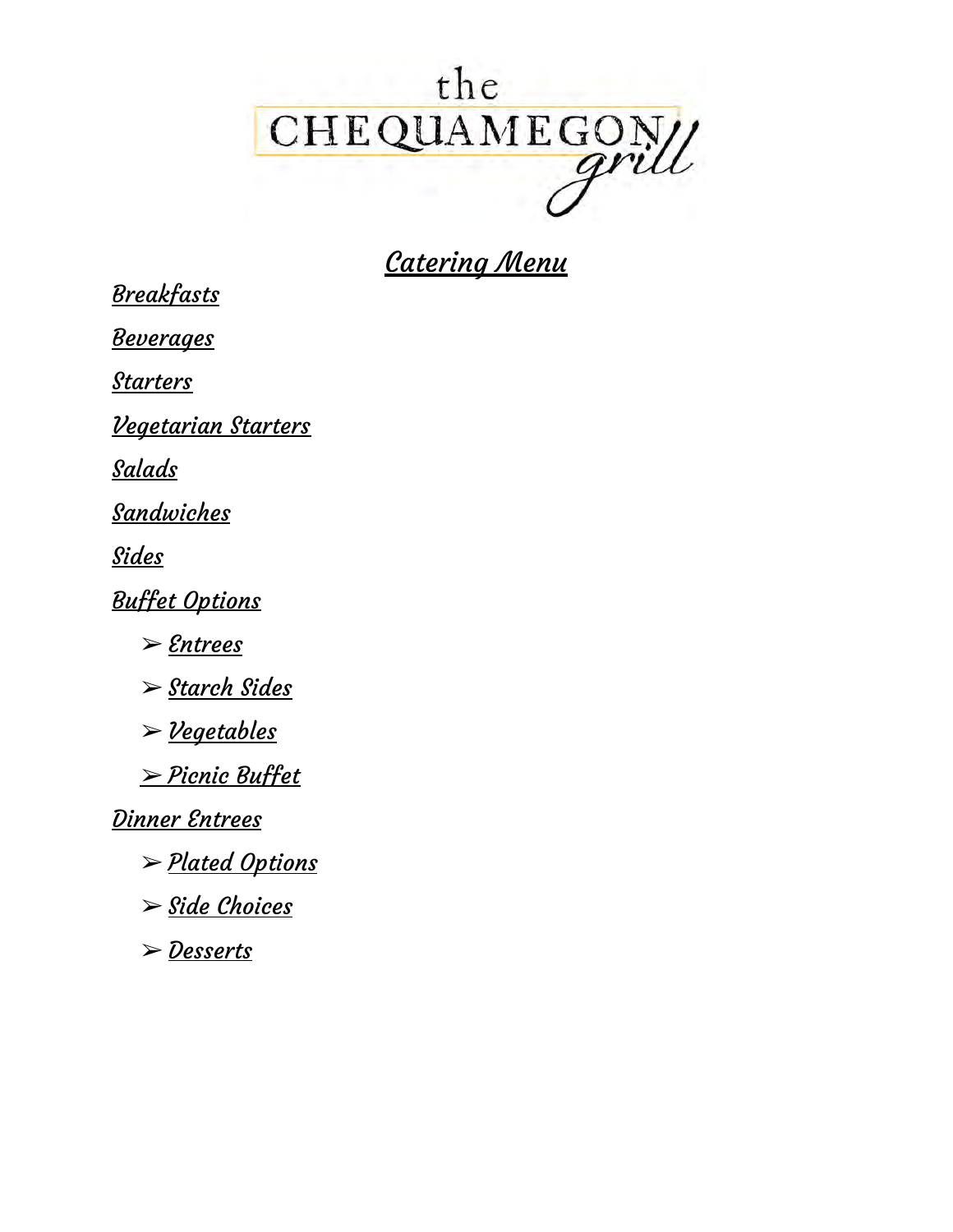## Breakfast:

- ❖ **American Continental:** \$7.00 per person
	- $\triangleright$  Assorted breakfast breads, yogurts, fruits and juices
- ❖ **European Continental:** \$10.00 per person
	- $\triangleright$  Assorted breads, deli ham, salami, cheeses, jellies, jams, Nutella<sup>®</sup>, hard-boiled eggs, fruits, yogurts, juices
- ❖ **Hearty Breakfast:** \$12.00 per person
	- ➢ Spinach & Mushroom Frittata **or** Bacon & Onion Quiche, assorted breakfast breads, fruit cup, juice

### Beverages:

- ❖ **Coffee Set Up:** \$40.00 for 12 guests
	- $\triangleright$  Includes regular and decaffeinated coffee, hot tea, sugar, regular and flavored creamers, ice water
- ❖ **Iced Tea/Lemonade:** \$25 for 12 guests
- ❖ **Juices:** \$35 for 12 guests
	- $\triangleright$  Orange, pineapple, grapefruit, apple, V8 or cranberry
- ❖ **Bar Set Up:** \$50
	- $\triangleright$  Mimosa bar, Bellini bar, or Bloody Mary bar price dependent on consumption
	- ➢ Cocktail Server \$15 per hour
	- $\triangleright$  Bartender \$20 per hour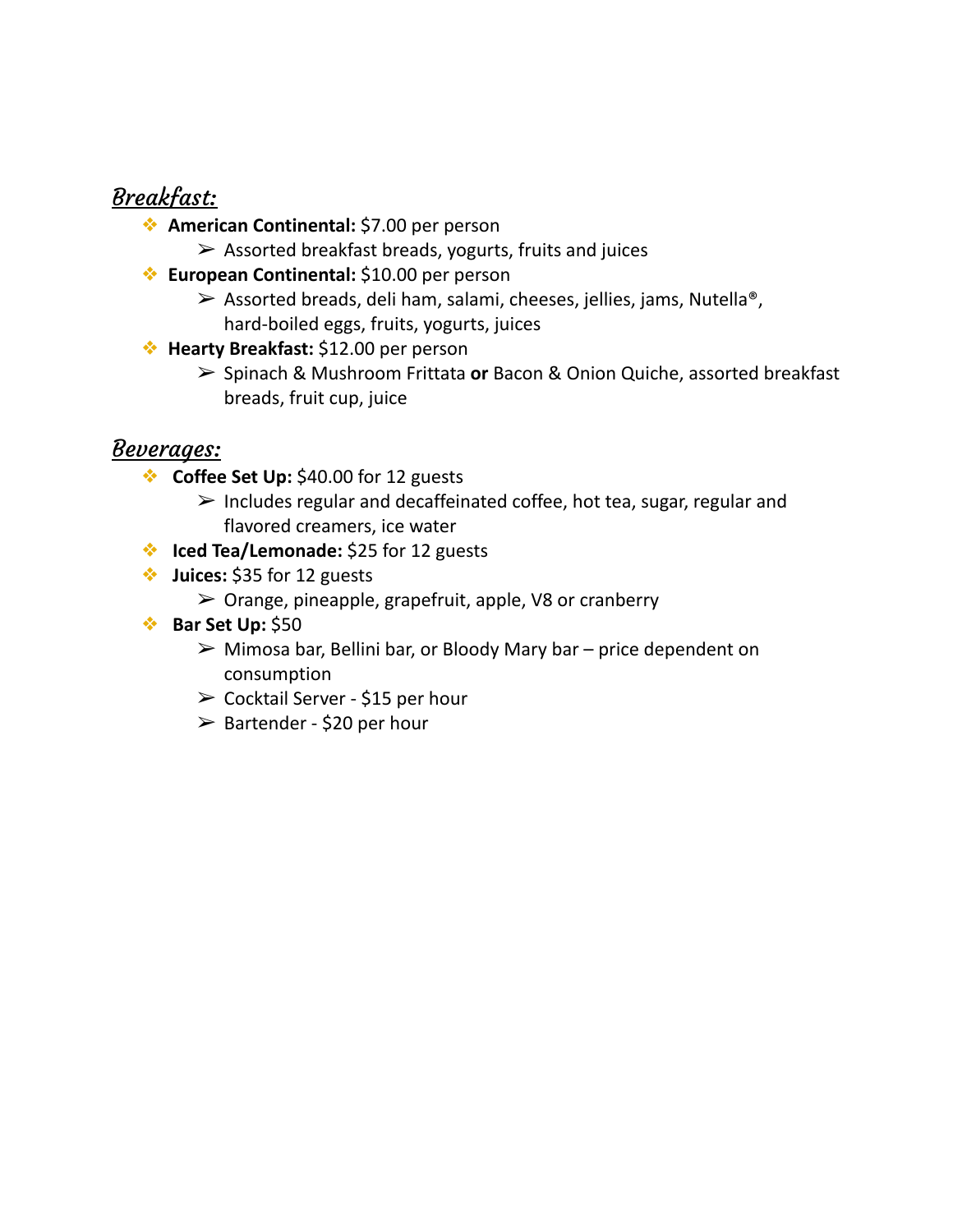#### Starters:

#### $\div$  $\div$  **Orders are designed to serve and priced for 12 people.**  $\div$   $\div$

- ❖ **Cheese and Cracker Tray:** \$26
	- $\triangleright$  Three assorted chef choice cheeses and crackers
- ❖ **Turkey Roll-Ups:** \$36
	- $\triangleright$  Lingonberry aioli, lettuce, roasted garlic aioli, sliced turkey
- ❖ **Smoked Salmon Platter:** \$36
	- $\triangleright$  Smoked salmon, fried capers, mustard, dill sauce, pickles, and crostini
- ❖ **Chips and Salsa:** \$20
	- $\triangleright$  Fried tortilla chips and salsa
- ❖ **Hummus and Vegetable Platter:** \$30
	- $\triangleright$  Chef's choice hummus and seasonal vegetables
- ❖ **Fruit Platter:** \$30
	- $\triangleright$  Assorted seasonal fruit
- ❖ **Meatballs:** \$35
	- $\triangleright$  Swedish or BBQ beef meatballs with beef gravy
- ❖ **Shrimp Cocktail:** \$40
	- $\triangleright$  Large shrimp served with cocktail sauce
- ❖ **Mini Bruschetta Salads:** \$30
	- $\triangleright$  Skewered grape tomatoes, mozzarella balls and basil dressed in olive oil & balsamic vinegar
- ❖ **Sirloin Crostini:** \$35
	- $\triangleright$  Toast points, caramelized onions, horseradish cream, shaved marinated sirloin
- ❖ **Chicken Quesadilla:** \$30
	- $\triangleright$  Flour tortilla, seasoned chicken, black bean salsa, BBQ, cheese, served with Salsa and Sour Cream

#### ❖ **Roasted Red Peppers:** \$26

 $\triangleright$  Roasted pepper medley, topped with creamy spinach, melted cheese blend and traditional red sauce

#### ❖ **Stuffed Mushrooms:** \$36

- $\triangleright$  Cream Cheese and Herb
- $\triangleright$  Mushroom, cream cheese and herb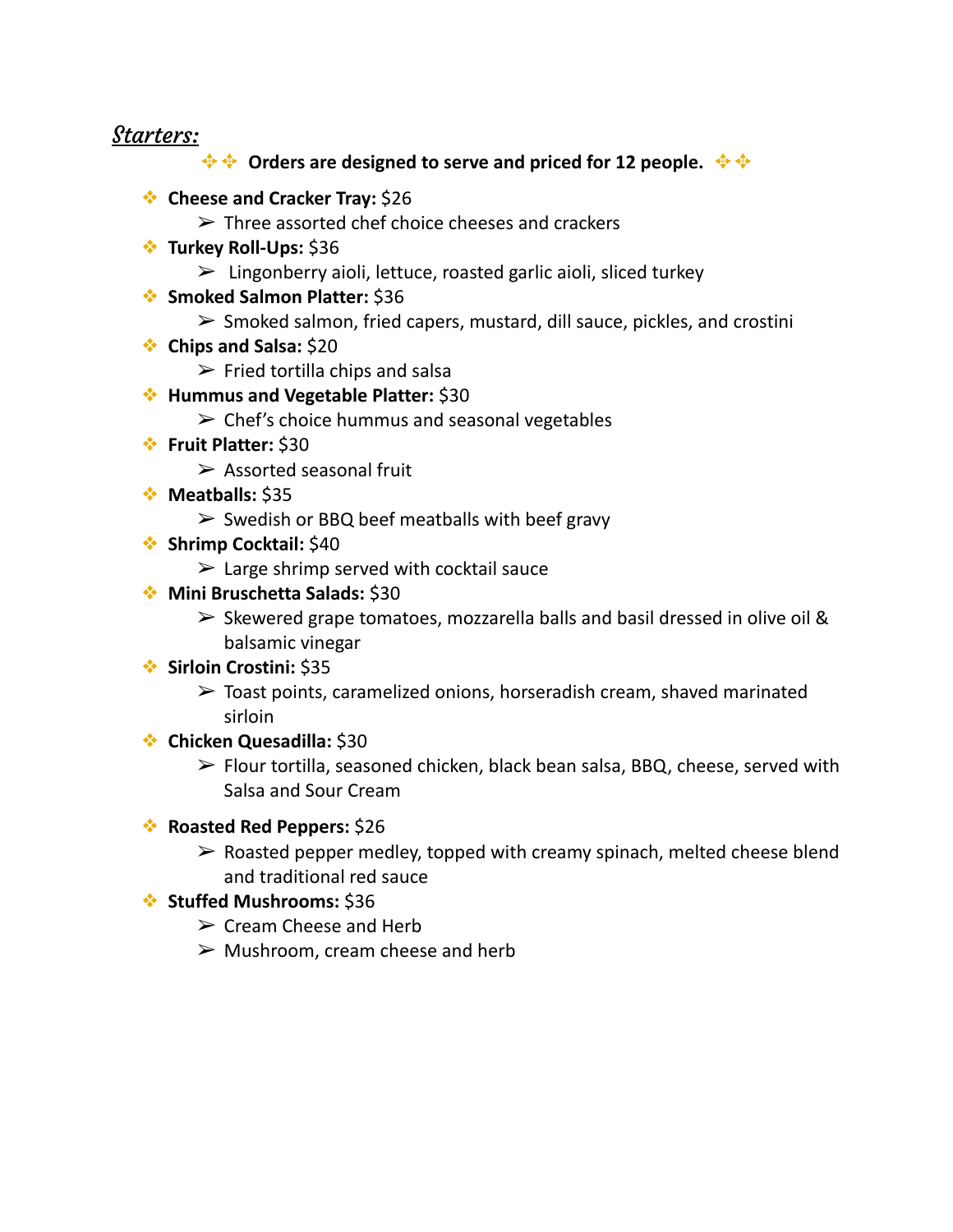## Salads

#### $\div$  $\div$  **Orders are designed to serve and priced for 12 people.**  $\div$   $\div$

- ❖ **Roasted Butter Squash Salad:** \$35.00
	- $\triangleright$  Mixed greens, carrots, roasted butternut squash, seasonal berries, red onions, sunflower seeds, apples, candied walnuts, craisins tossed in a maple vinaigrette.
- ❖ **Garden Salad:** \$26.00
	- $\triangleright$  Mixed greens, tomatoes, red onions, cucumbers, croutons with choice of dressing
- ❖ **Caesar Salad:** \$35.00
	- $\triangleright$  Chipped romaine, parmesan, croutons with Caesar dressing
- ❖ **Berry & Spinach Salad:** \$35.00
	- $\triangleright$  Mixed greens, spinach, seasonal berries, craisins, candied walnuts with a lemon basil vinaigrette
- ❖ **Caprese Salad:** \$40.00
	- $\triangleright$  Arugula and mixed greens, tomato medley, mini mozzarella balls, olive oil

## Buffet Options

#### ✥✥ **Buffets require a minimum of 20 people. Prices are for minimum order.**

Sides: House-made potato chips - \$30.00, Coleslaw, Potato Salad or Fruit - \$65.00

### Sandwiches:

- ❖ **Build Your Own (cold sandwich):** \$96
	- $\triangleright$  Meat: deli cut turkey, ham, and roast beef
	- $\triangleright$  Cheese: cheddar, Swiss
	- $\triangleright$  Veggies: lettuce, tomato, onion
- ❖ **Club (cold sandwich):** \$96
	- $\triangleright$  Turkey, ham, bacon, cheddar, Swiss, lettuce, tomato, mayo on oat bread (cold sandwich)
- ❖ **Chicken Sandwich (plated hot sandwich):** \$104
	- ➢ Marinated chicken breast, lemon basil pesto, lettuce, tomato, onions on sourdough bread (plated hot sandwich)
- ❖ **Steak Melt (plated hot sandwich):** \$112
	- $\triangleright$  Marinated sirloin deli sliced, caramelized onions, cheddar and Swiss cheese on sourdough bread
- ❖ **Veggie Sandwich (plated hot sandwich):** \$80
	- $\triangleright$  Roasted seasonal vegetables, sun dried tomato pesto, white cheddar on ciabatta hoagie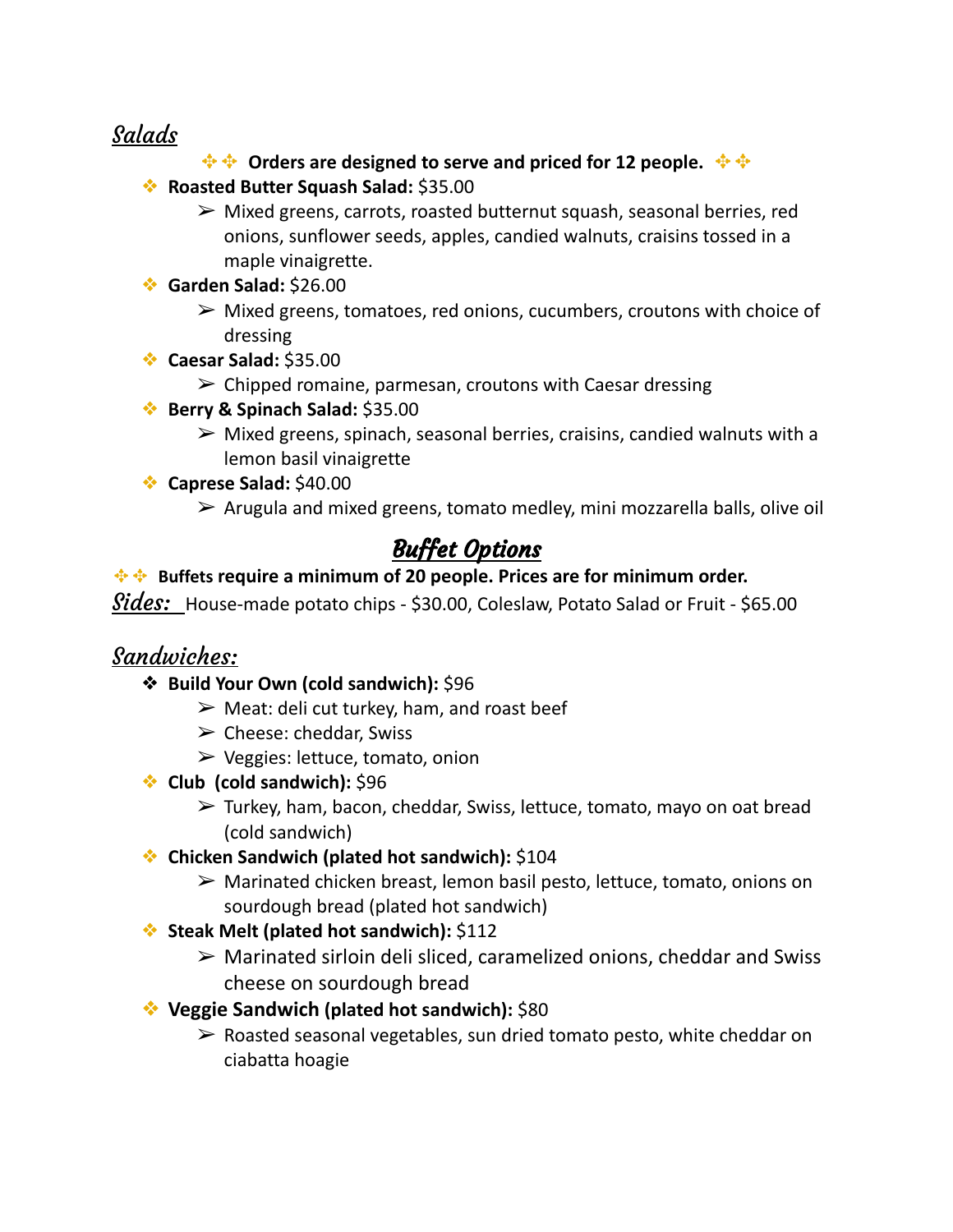#### $\div$  $\div$  **Entree, Vegetables, Starch, Dessert: \$22 per person**  $\div$   $\div$

#### $\div$  $\div$  **Entree, Vegetables, Starch, Salad, Bread, Dessert: \$26 per person**  $\div$   $\div$

## Entree Options:

- ❖ Pan Seared Chicken Breast seasoned rosemary-thyme cream sauce.
- ❖ Honey Roasted Ham
- ❖ Hand Carved Marinated Sirloin
- ❖ Baked Haddock

## Vegetables:

.

- ❖ Seasoned Vegetable Medley
- ❖ California Medley

### Starch:

- ❖ Baby Red Mashed Potatoes
- ❖ Roasted Herb Potatoes
- ❖ Rice Pilaf

## Salad:

- ❖ Garden Salad
- ❖ Caesar Salad

### Bread with Butter:

- ❖ Chef's choice of handcrafted rolls
- ❖ Fresh-baked Garlic Breadsticks

#### Dessert:

❖ Variety of mini-cheesecakes, bars or cookies

## Picnic Buffet:

#### $\div$  $\div$  **Buffet style - \$22.00 per guest.**  $\div$   $\div$

- ❖ **Meat:** burger, brats (substitute chicken for beef) with buns
- ❖ **Toppings:** lettuce, tomato, onion, assorted cheeses
- ❖ **Sides:** Baked beans, pickle spears, watermelon, chips, coleslaw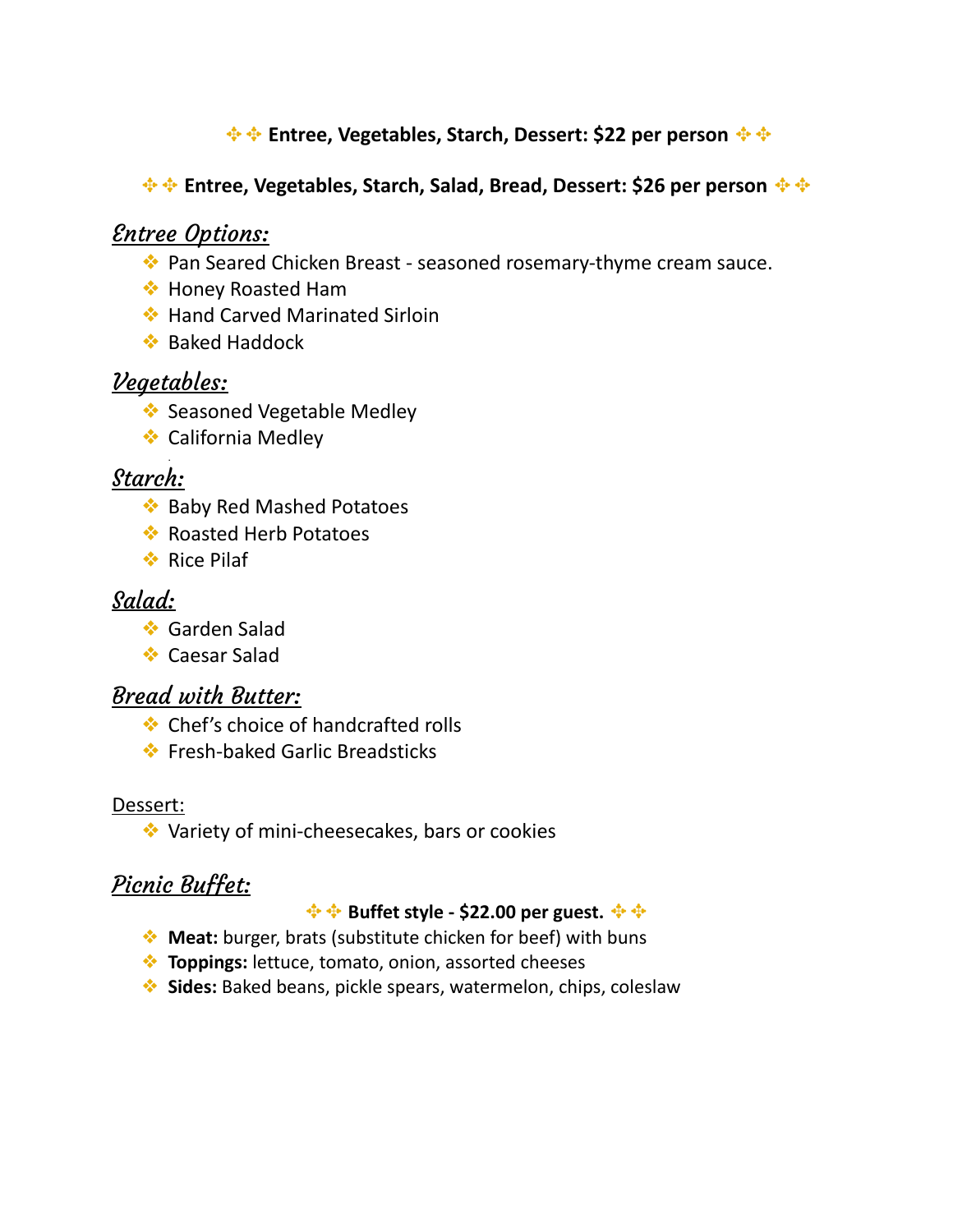# Served Entrees

 $\div$  $\div$  **Plated priced per person. Minimum of 20 people.**  $\div$   $\div$ 

 $\div$  $\div$  **Pick one or two plated options and two side choices.**  $\div$  $\div$ 

 $\div$  $\div$  **Dinner Salad with House Dressing Included.**  $\div$   $\div$ 

### Entrees:

- ❖ **Herbed Chicken Breast:** \$28.00
	- $\triangleright$  Chicken breast marinated in fresh herbs, olive oil, garlic and lemon juice
- ❖ **Sauteed Local Fish:** \$30.00
	- $\geq 6$  to 9 oz whitefish (seasonal) or walleye seasoned and pan-fried
- ❖ **New York Strip:** \$30.00
	- $\geq 8$  to 10 oz steak, marinated and grilled
- ❖ **Ribeye:** \$32.00
	- $\geq$  10 oz ribeye grilled to medium and served with herbed butter
- ❖ **Filet Medallions:** \$38.00
	- $\geq$  3-3oz tenderloin medallions served with a sauteed mushroom sauce
- ❖ **Stuffed Pork Loin:** \$32.00
	- $\triangleright$  Pork loin stuffed with spinach, craisins, mushrooms and mixed cheeses
- ❖ **Seafood Pasta:** \$32.00
	- $\triangleright$  Scallops, shrimp and linguine noodles in a white wine cheese sauce, served with garlic bread
- ❖ **Vegetable Primavera:** \$26.00
	- $\triangleright$  Seasonal vegetables, linguini in an Italian mornay, served with garlic bread

## Side Choices:

- ❖ **Rice Pilaf**
- ❖ **Baked Potato**
- ❖ **Herb Roasted Potato Medley**
- ❖ **Mashed Baby Red Potatoes**
- ❖ **Seasonal Roast Vegetables**
- ❖ **Oven-Roasted Asparagus**
- ❖ **Sauteed Green Beans**

## Dietary Needs:

**Made without Gluten**- Ask Chef about options